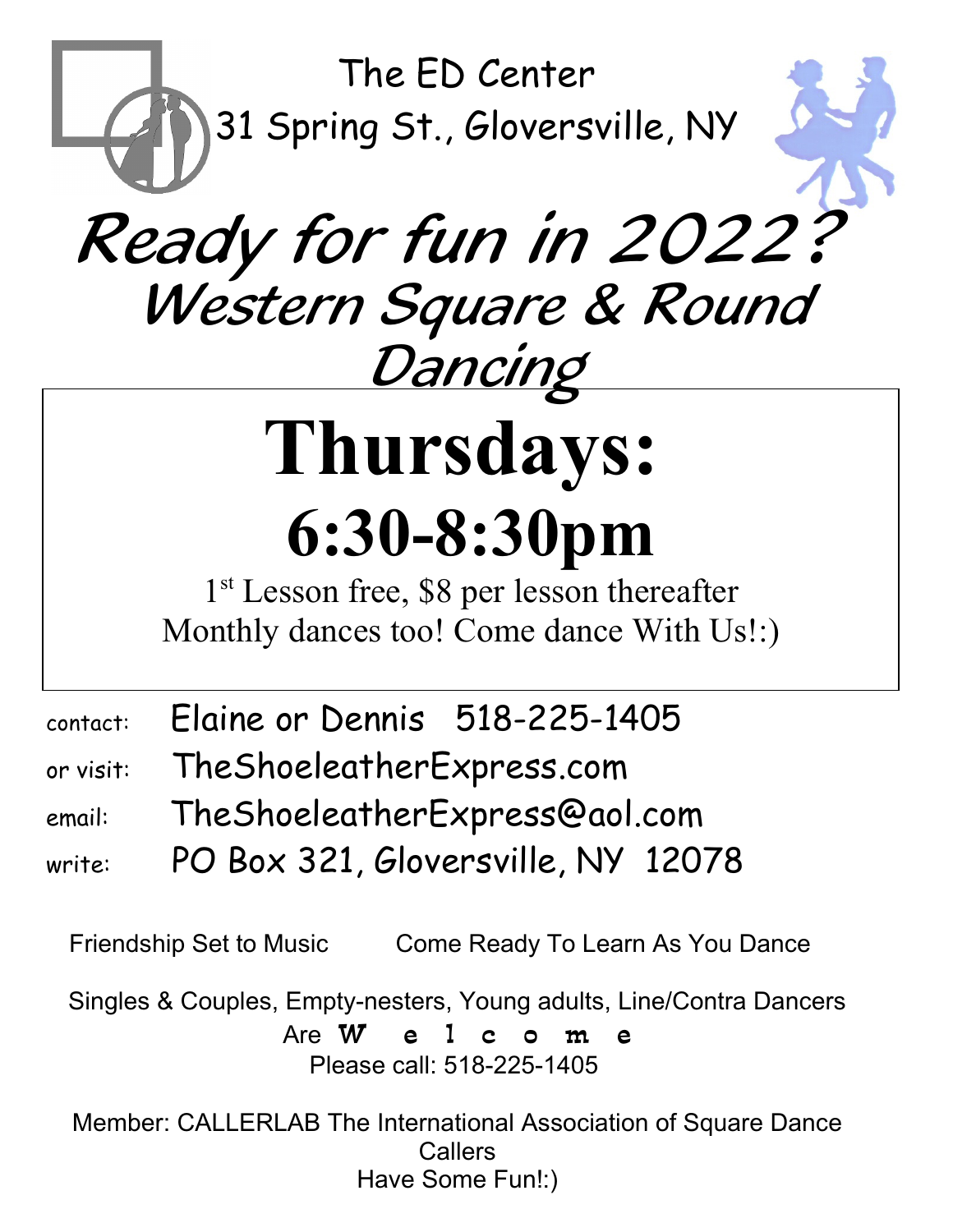TheShoeLeatherExpress

# **Learn Western Square & Round Dancing Thursdays**

 6:30-8:30pm (1 $^{\rm st}$  lesson free, \$8 thereafter) **The Ed Center 31 Spring St Gloversville, NY** contact: Elaine or Dennis:518-225-1405 or visit: TheShoeleatherExpress.com

Member: CALLERLAB The International Association of Square Dance Callers

## TheShoeLeatherExpress

 **Learn Western Square & Round Dancing** Thursdays

6:30-8:30pm

(1 $^{\rm st}$  lesson free, \$8 thereafter)

#### **The Ed Center 31 Spring St Gloversville, NY**

contact: Elaine or Dennis:518-225-1405 or visit: TheShoeleatherExpress.com

Member: CALLERLAB The International Association of Square Dance Callers

## TheShoeLeatherExpress

## **Learn Western Square & Round Dancing Thursdays**

6:30-8:30pm (1 $^{\rm st}$  lesson free, \$8 thereafter) **The Ed Center 31 Spring St Gloversville, NY** contact:Elaine or Dennis:518-225-1405 or visit: TheShoeleatherExpress.com Member: CALLERLAB The International Association of Square Dance Callers

### TheShoeLeatherExpress

 **Learn Western Square & Round Dancing Thursdays** 

 6:30-8:30pm (1 $^{\rm st}$  lesson free, \$8 thereafter) **The Ed Center 31 Spring St Gloversville, NY** contact: Elaine or Dennis:518-225-1405 or visit: TheShoeleatherExpress.com

Member: CALLERLAB The international Association of Square Dance Callers